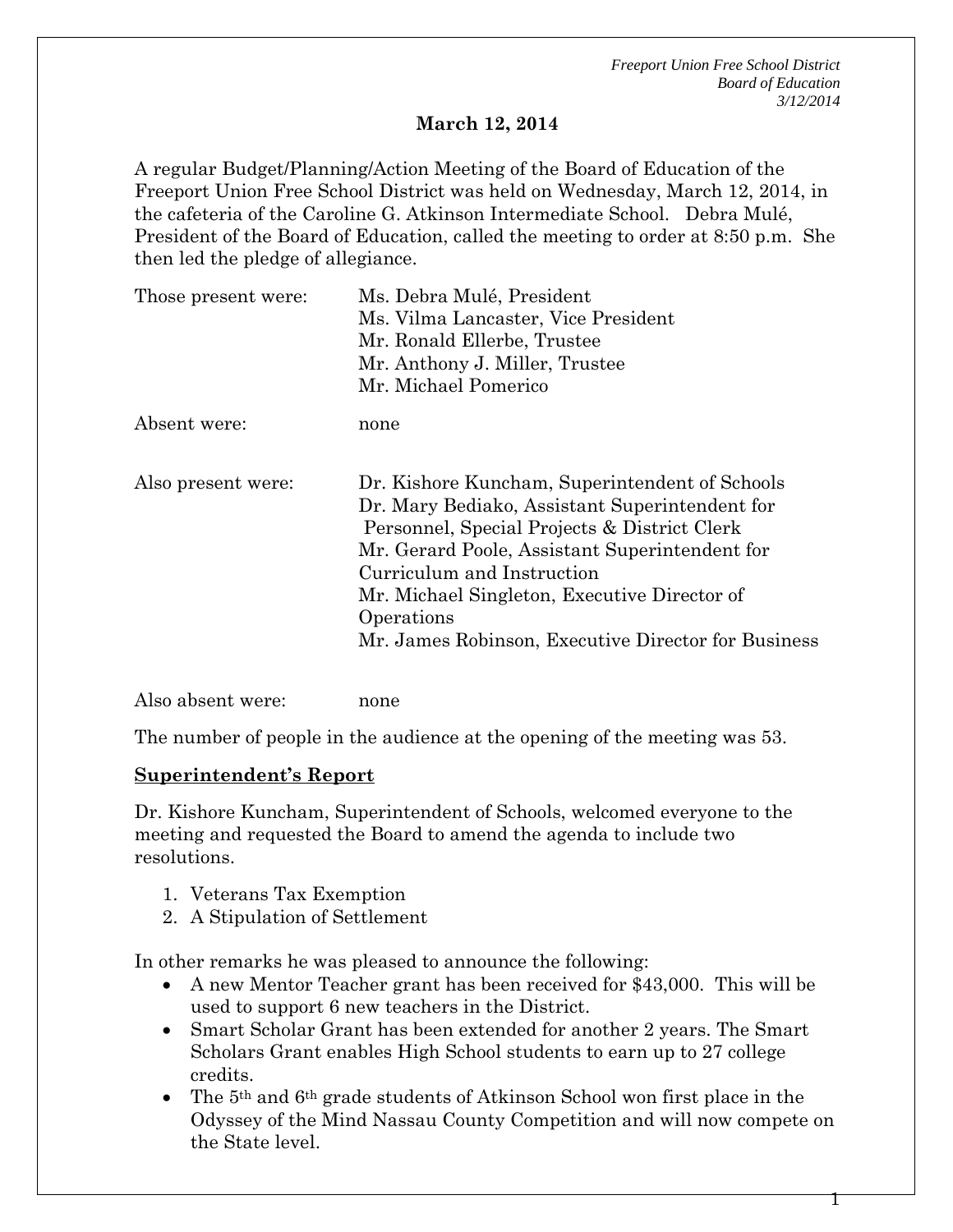*Freeport Union Free School District Board of Education 3/12/2014*

## **Budget Overview**

The Superintendent gave a brief overview of the 2014-2015 Budget and called upon Mr. James Robinson to go over the Program Component of the budget.

Mr. James Robinson, Executive Director for Business, gave a Power Point presentation on the Program component of the proposed budget. (as attached)

Dr. Kuncham called on everyone to continue the Legislative lobbying and the next 15 days are crucial for schools. We are very hopeful that money for education will be restored. We hope to keep our programs intact and we continue to advocate for the elimination of the Gap Elimination Adjustment (GEA) and unfreezing Foundation Aid. We are also advocating for the funds for full-time Pre-K to be re-directed to K-12 students, elimination of the 60% Super Majority and mandate relief.

## **Questions from the Public**

The public was given the opportunity to address the Board of Education. Each speaker was allowed to address the Board for four minutes on the Agenda only. The Board and administration addressed the comments from the public.

### **Items for Action**

On a motion by Mr. Pomerico and a second by Mr. Miller the following item was approved. The vote was unanimous, Ellerbe, Lancaster, Miller, Mulé and Pomerico.

# **CSE/CPSE Minutes**

**BE IT RESOLVED,** that the Board of Education of the Freeport Union Free School District hereby accepts the minutes of the meetings of the Committees on Special Education and Preschool Special Education for the following dates: December 12, 2013 January 7, 9, 10, 13, 14, 16, 17, 21, 23, 24, 27, 28, 30, 31, 2014 February 4, 6, 7, 10, 11, 12, 13, 21, 23, 28, 2014

# **Other Items for Action**

On a motion by Mr. Ellerbe and a second by Mr. Pomerico the following item was approved:

# **ALTERNATIVE VETERAN TAX EXEMPTION RESOLUTION**

**WHEREAS**, veterans have provided an invaluable service to this country by risking their lives

To protect the freedoms enjoyed by all citizens of the United States; and

**WHEREAS**, in recognition of this service and the sacrifices that it entailed, on December 18, 2013 Governor Cuomo signed a bill to allow school districts to partially exempt property owned by certain qualified veterans; and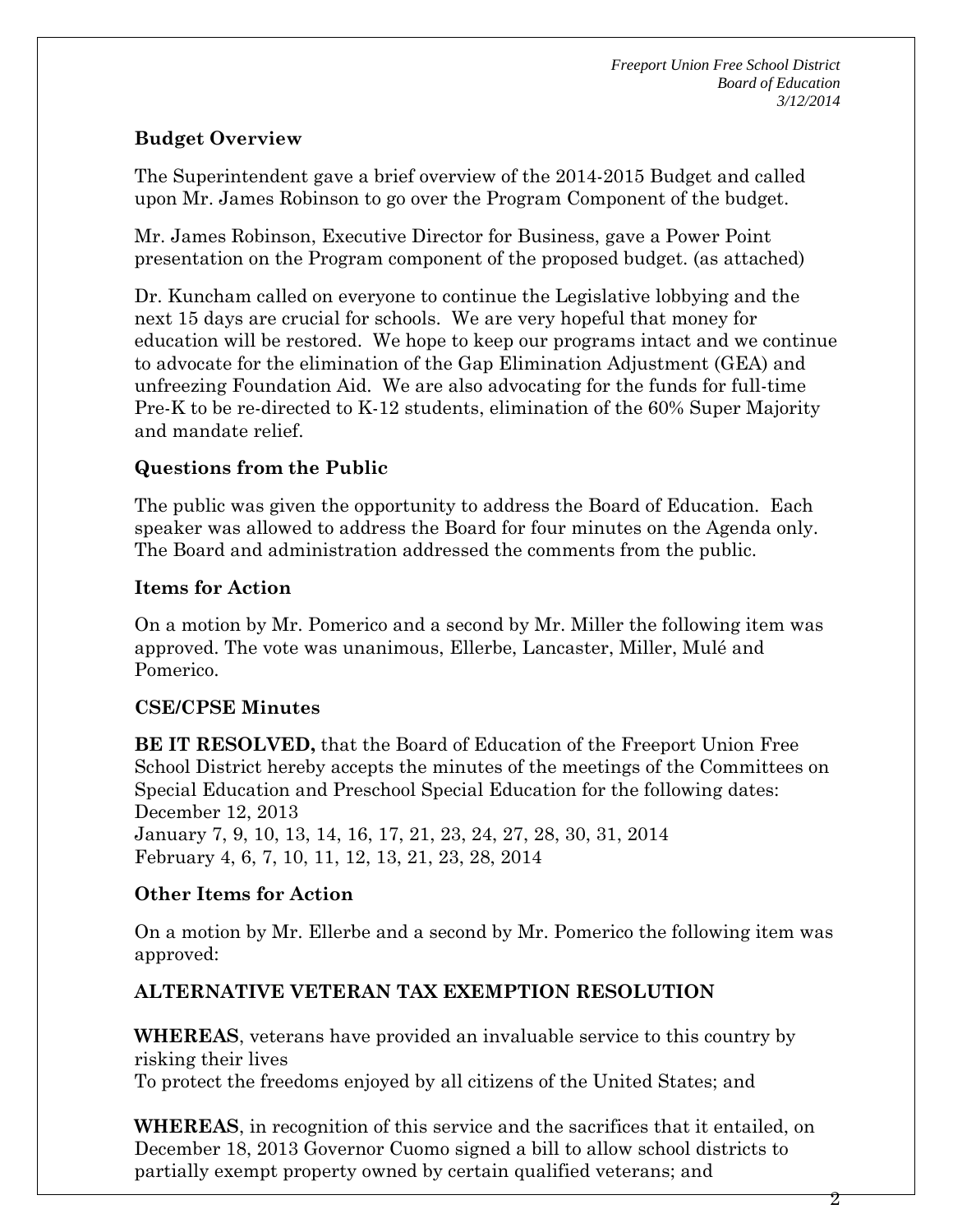**WHEREAS**, such bill requires the governing body of a school district to pass a resolution, after public hearings, to adopt such bill; now, therefore, be it

**RESOLVED**, that the Freeport Union Free School District does hereby adopt the exemption provided for in Real Property Tax Law ("RPTL) §458-a at the basic maximum exemption levels as defined by RPTL 458-a; and

**BE IT FURTHER RESOLVED**, that the Freeport Union Free School District does hereby allow a cooperative corporation to be eligible to receive such exemption pursuant to RPTL §458-a(6)(d); and

**BE IT FURTHER RESOLVED**, that the Freeport Union Free School District does hereby adopt the expanded definition of the term "qualified owner", as that term is defined under RPTL §458a, to include a "Gold Star Parent" as that term is defined under RPTL §458-a; and

**BE IT FURTHER RESOLVED**, that the Freeport Union Free School District does hereby allow a qualified veteran under RPTL §458-a to transfer, on a prorated basis, his exemption to another home purchased within the Freeport Union Free School District.

The vote was unanimous, Ellerbe, Lancaster, Miller, Mulé and Pomerico. On a motion by Ms. Lancaster and a second by Mr. Miller the following item was approved:

# **Stipulation of Settlement**

**BE IT RESOLVED**, that the Board of Education of the Freeport Union Free School District hereby approves the terms of the Stipulation of Discontinuance between the School District and Courtesy Bus Company, Inc. in connection with outstanding invoices alleged to be due to Courtesy Bus Company, Inc. and authorizes legal counsel for the District, Ingerman Smith, LLP, to execute such agreement on behalf of the Board.

The vote was unanimous, Ellerbe, Lancaster, Miller, Mulé and Pomerico.

### **Executive Session**

At 9:50 p.m. Mr. Miller moved to adjourn to executive session for one matter of negotiations and one matter of personnel.

The motion was seconded by Mr. Ellerbe and passed unanimously.

The vote was; Ellerbe, Lancaster, Miller, Mulé and Pomerico.

At 10:44 p.m., on a motion by Mr. Miller and a second by Ms. Lancaster the Board returned to open session. The motion carried unanimously.

The vote was; Ellerbe, Lancaster, Miller, Mulé and Pomerico.